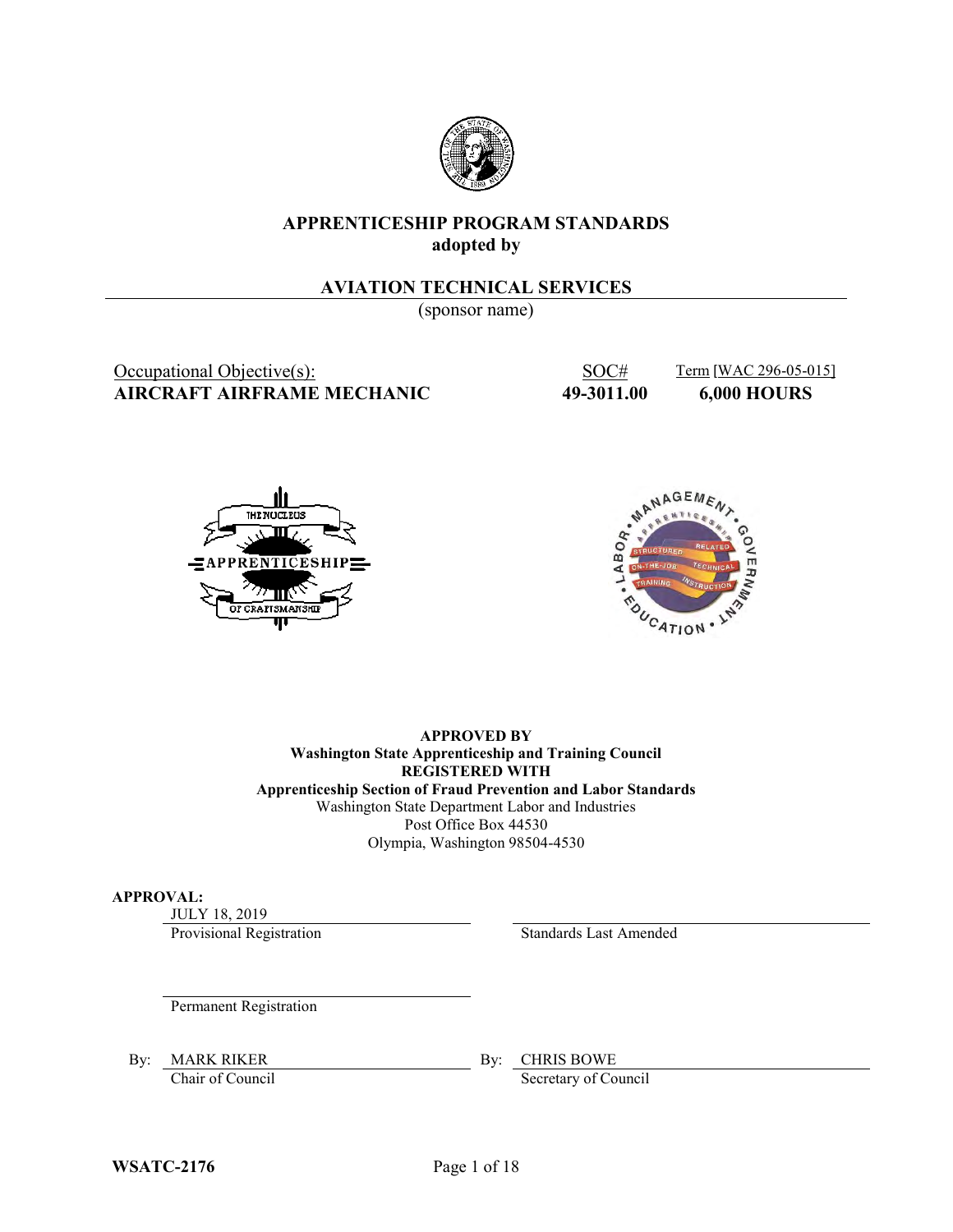#### INTRODUCTION

This document is an apprenticeship program standard. Apprenticeship program standards govern how an apprenticeship works and have specific requirements. This document will explain the requirements.

The director of the Department of Labor and Industries (L&I) appoints the Washington State Apprenticeship and Training Council (WSATC) to regulate apprenticeship program standards. The director appoints and deputizes an assistant director to be known as the supervisor of apprenticeship who oversees administrative functions through the apprenticeship section at the department.

The WSATC is the sole regulatory body for apprenticeship standards in Washington. It approves, administers, and enforces apprenticeship standards, and recognizes apprentices when either registered with L&I's apprenticeship section, or under the terms and conditions of a reciprocal agreement. WSATC also must approve any changes to apprenticeship program standards.

Apprenticeship programs have sponsors. A sponsor operates an apprenticeship program and declares their purpose and policy herein to establish an organized system of registered apprenticeship education and training. The sponsor recognizes WSATC authority to regulate and will submit a revision request to the WSATC when making changes to an apprenticeship program standard.

Apprenticeships are governed by federal law (29 U.S.C 50), federal regulations (29 CFR Part 29 & 30), state law (49.04 RCW) and administrative rules (WAC 296-05). These standards conform to all of the above and are read together with federal and state laws and rules

Standards are changed with WSATC approval. Changes are binding on apprentices, sponsors, training agents, and anyone else working under an agreement governed by the standards. Sponsors may have to maintain additional information as supplemental to these standards. When a standard is changed, sponsors are required to notify apprentices and training agents. If changes in federal or state law make any part of these standards illegal, the remaining parts are still valid and remain in force. Only the part made illegal by changes in law is invalid. L&I and the WSATC may cooperate to make corrections to the standards if necessary to administer the standards.

Sections of these standards identified as bold "**insert text**" fields are specific to the individual program standards and may be modified by a sponsor submitting a revised standard for approval by the WSATC. All other sections of these standards are boilerplate and may only be modified by the WSATC. See WAC 296-05-003 for the definitions necessary for use with these standards.

Sponsor Introductory Statement (Required):

**Aviation Technical Services (ATS) is the second largest aerospace employer in Snohomish County which is a significant economic driver in Washington State. ATS is a Federal**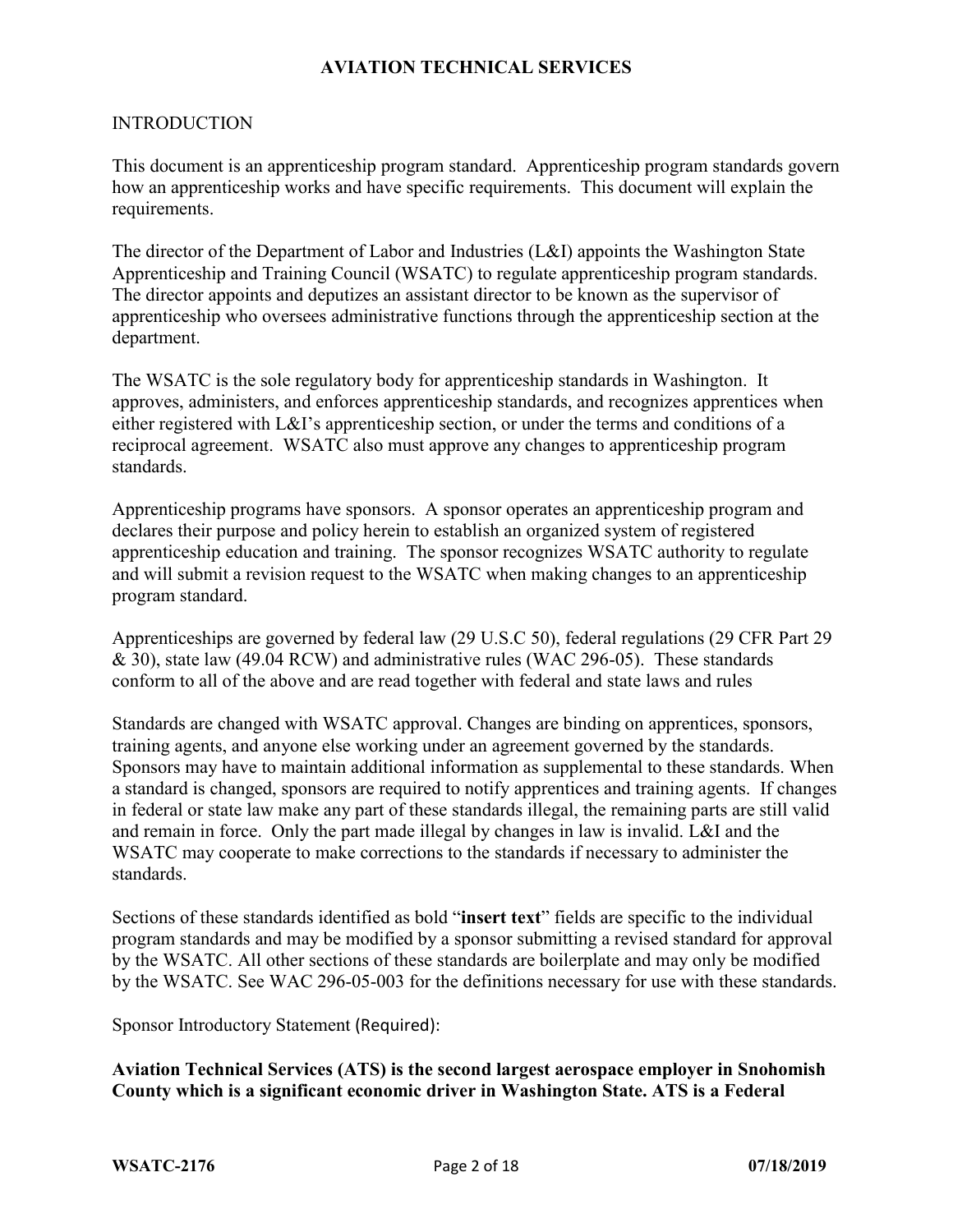**Aviation Administration (FAA) Maintenance Repair Organization (MRO) experiencing a shortage of skilled aerospace workers which challenges not only our businesses viability, but also the economic advantage we bring Snohomish County and Washington State. The Aircraft Airframe Mechanic Apprenticeship is necessary to maintain and improve skill levels of this workforce and are critical to the continued growth of ATS and the aerospace industry in Washington State.**

## **I. GEOGRAPHIC AREA COVERED:**

The sponsor must train inside the area covered by these standards. If the sponsor wants to train outside the area covered by these standards, the sponsor must enter a portability agreement with a sponsor outside the area, and provide evidence of such an agreement for compliance purposes. Portability agreements permit training agents to use apprentices outside the area covered by the standards. Portability agreements are governed by WAC 296- 05-009.

**The area covered by these Standards shall be Snohomish County.**

## **II. MINIMUM QUALIFICATIONS:**

Minimum qualifications must be clearly stated and applied in a nondiscriminatory manner [WAC 296-05-015(17)].

Age: **Minimum eighteen (18) years of age at time of application.** Education: **Applicants for apprenticeship shall be a high school graduate or have a State Equivalent Certification or have a passing grade on an official high school equivalency test.** Physical: **Able to perform the physical requirements of the occupation, with or without reasonable accommodation.** Testing: **Applicants must pass a pre-employment Transportation Security Administration background check and pre-employment Department of Transportation drug test.** Other: **Must be a current employee of Aviation Technical Services.**

## **III. CONDUCT OF PROGRAM UNDER WASHINGTON EQUAL EMPLOYMENT OPPORTUNITY PLAN:**

Sponsors with five (5) or more apprentices must adopt an Equal Employment Opportunity (EEO) Plan and Selection Procedure (chapter 296-05 WAC and 29 CFR Part 30).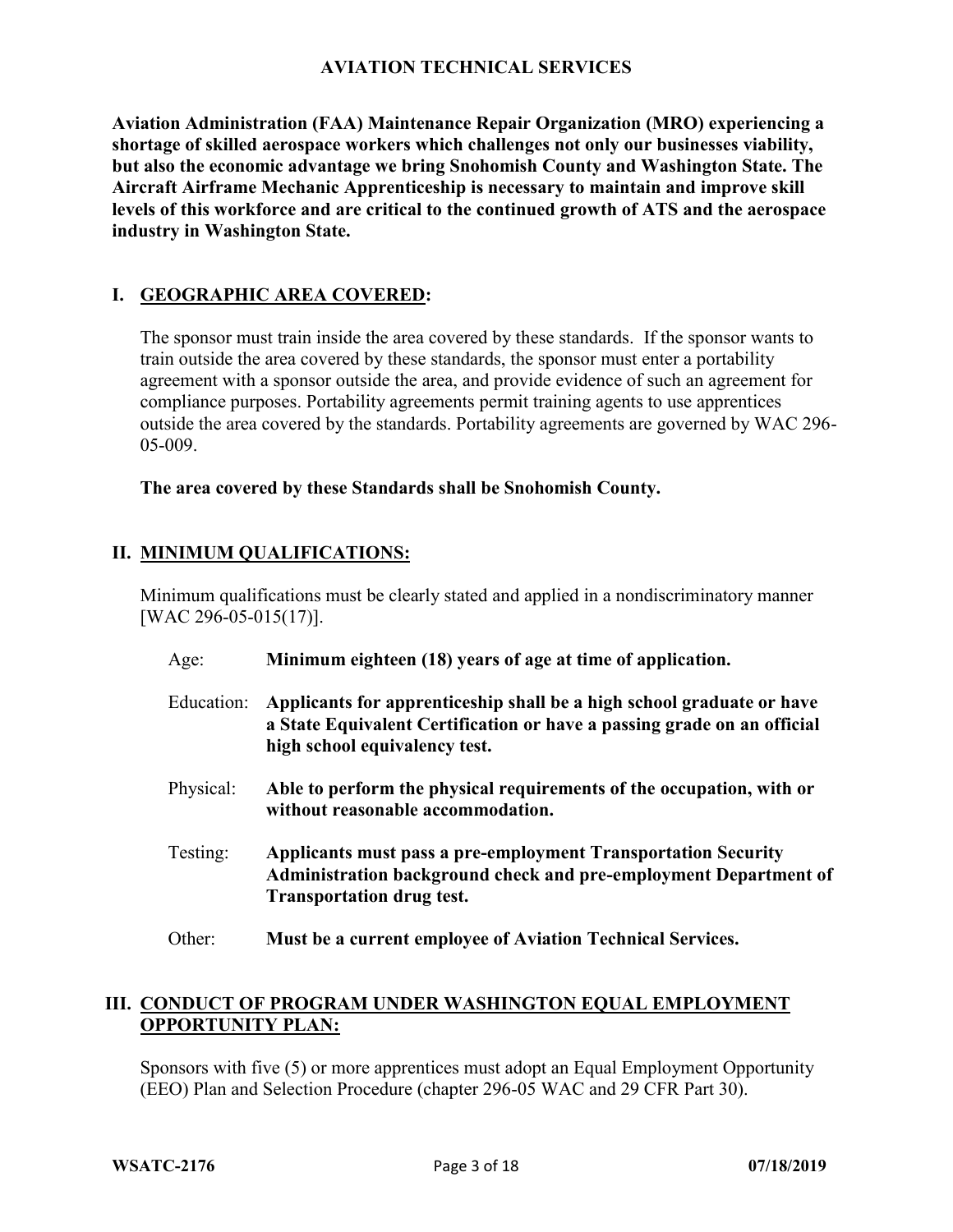The recruitment, selection, employment and training of apprentices during their apprenticeship shall be without discrimination because of race, sex (including pregnancy and gender identity), sexual orientation, color, religion, national origin, age, genetic information, disability or as otherwise specified by law. The sponsor shall take positive action to provide equal opportunity in apprenticeship and will operate the apprenticeship program as required by the rules of the Washington State Apprenticeship and Training Council and Title 29, Part 30 of the Code of Federal Regulations.

#### A. Selection Procedures:

**Applicants will be selected for Aviation Technical Services (ATS) apprenticeship based on the following factors:**

- **1. The sponsor shall do a companywide posting, announcing openings as they occur in the apprentice classifications.**
- **2. The sponsor shall select the apprentices from those employees in the company who answer the posting.**
- **3. Selection shall be based on past work history, a demonstrated learning ability, prior schooling or experience, and interview panel.**
- **4. The sponsor will notify applicants of the selection.**
- B. Equal Employment Opportunity Plan:

**It is the mission of ATS that the training of apprentices shall be without discrimination. ATS is committed to Equal Employment Opportunity (EEO) to all people regardless of race, color, national origin, sex, religion, sexual orientation, disability, veteran status, or as otherwise specified by law.** 

**ATS will take the following affirmative actions:** 

- **1. The following statements will be included in advertisements and announcements for company entry-level positions: "Aviation Technical Services is an Equal Opportunity Employer. Women and minorities are encouraged to apply. Entry level positions can lead to apprenticeship positions."**
- **2. Advertisements and announcements of employment opportunities will be posted with the Snohomish County Work Source Center.**
- **3. Grant advance standing or credit for previously acquired experience or training on a case by case basis.**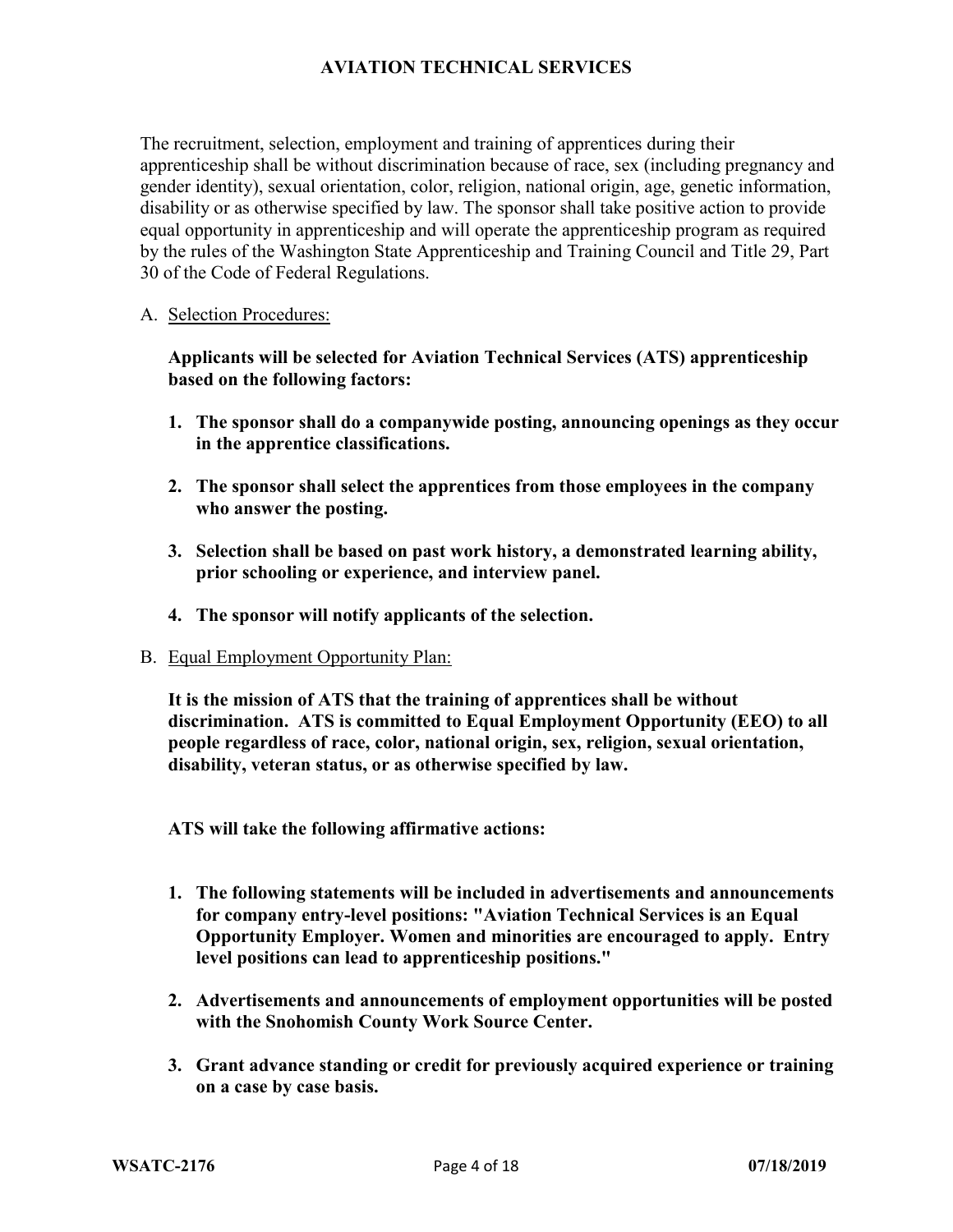- **4. Deliver presentations designed to familiarize interested persons & groups with apprenticeship opportunities.**
- **5. Encourage women, minorities, veterans and persons with disabilities to meet apprenticeship minimum qualifications by connecting them with training opportunities, classes, employers and agencies that provide support services.**
- C. Discrimination Complaints:

Any apprentice or applicant for apprenticeship who believes they have been discriminated against may file a complaint with the supervisor of apprenticeship (WAC 296-05-443).

## **IV. TERM OF APPRENTICESHIP:**

The term of apprenticeship for an individual apprentice may be measured through the completion of the industry standard for on-the-job learning (at least two thousand hours) (time-based approach), the attainment of competency (competency-based approach), or a blend of the time-based and competency-based approaches (hybrid approach) [WAC 296-05- 015].

**The term of the Aircraft Airframe Mechanic will be 6000 hours of reasonably continuous employment.**

## **V. INITIAL PROBATIONARY PERIOD:**

An initial probationary period applies to all apprentices, unless the apprentice has transferred from another program. During an initial probationary period, an apprentice can be discharged without appeal rights. An initial probationary period is stated in hours or competency steps of employment. The initial probationary period is not reduced by advanced credit or standing. During an initial probationary period, apprentices receive full credit for hours and competency steps toward completion of their apprenticeship. Transferred apprentices are not subject to additional initial probationary periods [WAC 296-05-003].

The initial probationary period is [WAC 296-05-015(22)]:

- A. the period following the apprentice's registration into the program. An initial probationary period must not be longer than twenty percent of the term of the entire apprenticeship, or longer than a year from the date the apprenticeship is registered. The WSATC can grant exemptions for longer initial probationary periods if required by law.
- B. the period in which the WSATC or the supervisor of apprenticeship may terminate an apprenticeship agreement at the written request by any affected party. The sponsor or the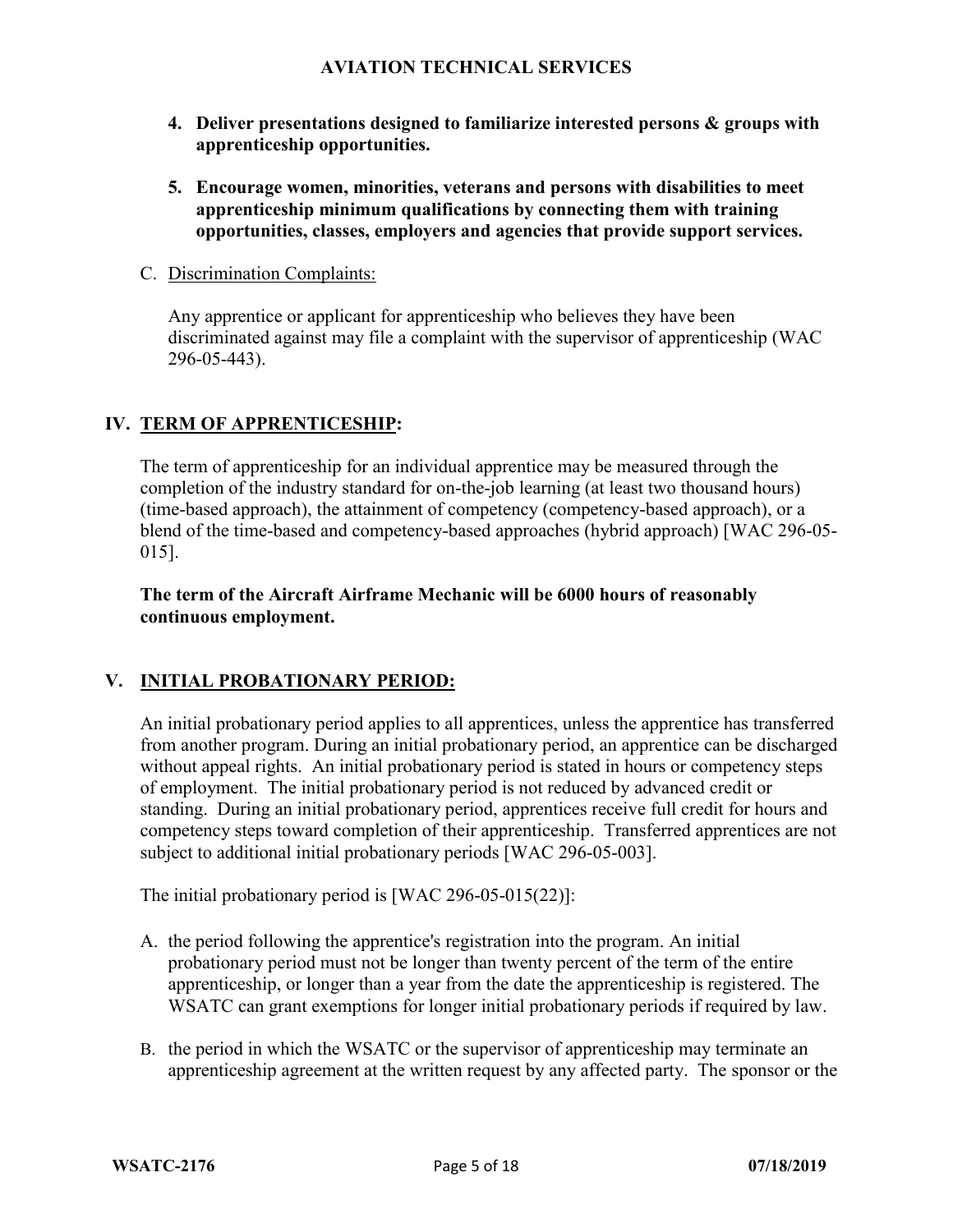apprentice may terminate the agreement without a hearing or stated cause. An appeal process is not available to apprentices in their initial probationary period.

#### C. **The Initial Probationary Period for the Aircraft Airframe Mechanic is the first 1200 hours of employment as an apprentice.**

### **VI. RATIO OF APPRENTICES TO JOURNEY LEVEL WORKERS**

Supervision is the necessary education, assistance, and control provided by a journey-level employee on the same job site at least seventy-five percent of each working day, unless otherwise approved by the WSATC. Sponsors ensure apprentices are supervised by competent, qualified journey-level employees. Journey level-employees are responsible for the work apprentices perform, in order to promote the safety, health, and education of the apprentice.

- A. The journey-level employee must be of the same apprenticeable occupation as the apprentice they are supervising unless otherwise allowed by the Revised Code of Washington (RCW) or the Washington Administrative Code (WAC) and approved by the WSATC.
- B. The numeric ratio of apprentices to journey-level employees may not exceed one apprentice per journey-level worker [WAC 296-05-015(5)].
- C. Apprentices will work the same hours as journey-level workers, except when such hours may interfere with related/supplemental instruction.
- D. Any variance to the rules and/or policies stated in this section must be approved by the WSATC.
- E. The ratio must be described in a specific and clear manner, as to the application in terms of job site, work group, department or plant:

**The ratio of journey-level worker(s) to apprentice(s) covered under these standards will be at least one (1) journey-level worker for every one (1) apprentice per employer workforce.**

#### **VII. APPRENTICE WAGES AND WAGE PROGRESSION:**

A. Apprentices must be paid at least Washington's minimum wage, unless a local ordinance or a collective bargaining agreement require a higher wage. Apprentices must be paid according to a progressively increasing wage scale. The wage scale for apprentices is based on the specified journey-level wage for their occupation. Wage increases are based on hours worked or competencies attained. The sponsor determines wage increases. Sponsors must submit the journey-level wage at least annually or whenever changed to the department as an addendum to these standards. Journey-level wage reports may be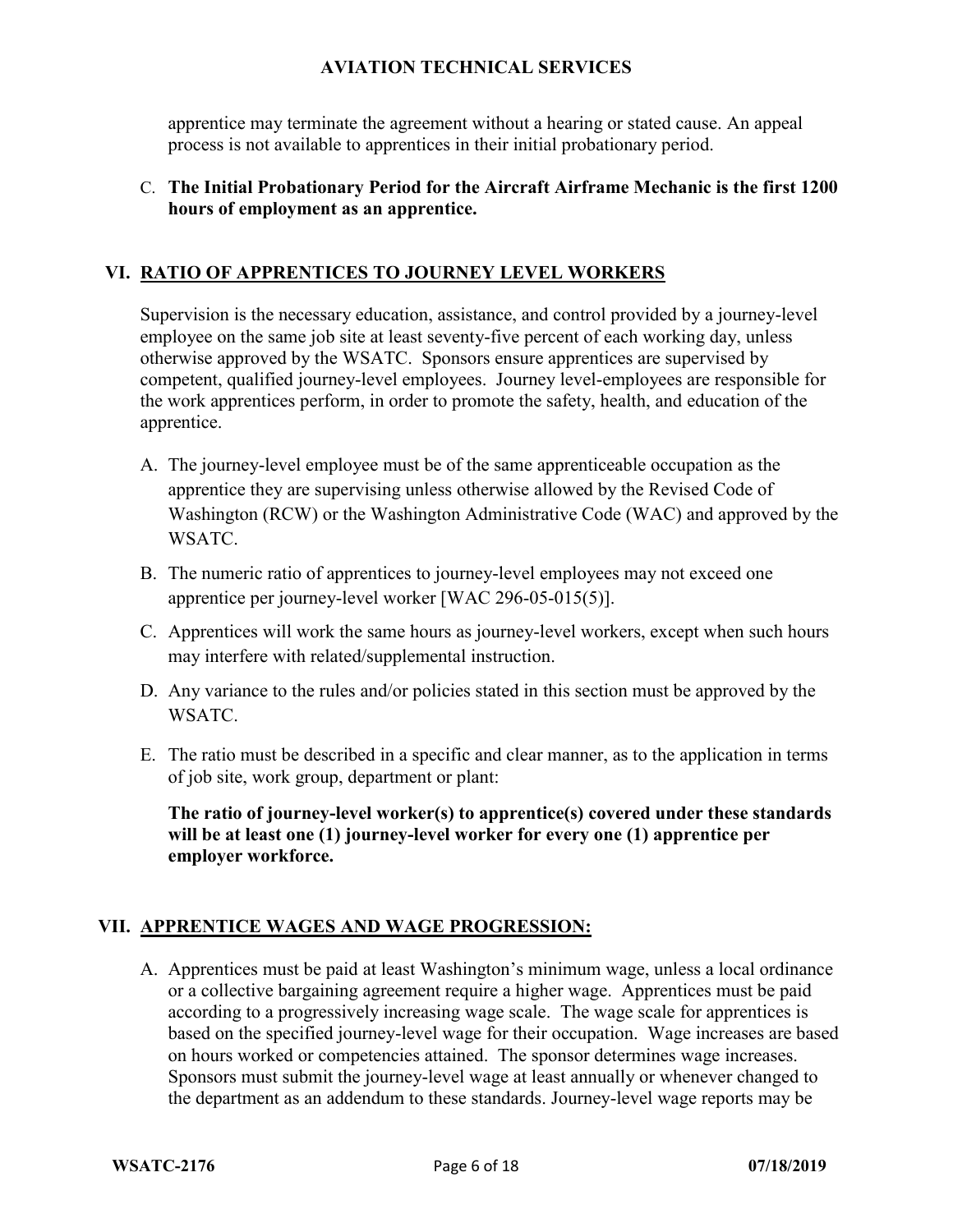submitted on a form provided by the department. Apprentices and others should contact the sponsor or the Department for the most recent Journey-level wage rate.

B. Sponsors can grant advanced standing, and grant a wage increase, when apprentices demonstrate abilities and mastery of their occupation. When advanced standing is granted, the sponsor notifies the employer/training agent of the wage increase the apprenticeship program standard requires.

| <b>Step</b> | Hour Range or   | Percentage of journey-level |
|-------------|-----------------|-----------------------------|
|             | competency step | wage rate*                  |
|             | 0000-1000 hours | 72%                         |
|             | 1001-2000 hours | 77%                         |
| 3           | 2001-3000 hours | 78%                         |
|             | 3001-4000 hours | 80%                         |
|             | 4001-5000 hours | 83%                         |
| 6           | 5001-6000 hours | 89%                         |

### C. Wage Progression Schedules

**Aircraft Airframe Mechanic**

## **VIII. WORK PROCESSES:**

The apprentice shall receive on the job instruction and work experience as is necessary to become a qualified journey-level worker versed in the theory and practice of the occupation covered by these standards. The following is a condensed schedule of work experience, which every apprentice shall follow as closely as conditions will permit. The following work process descriptions pertain to the occupation being defined.

A. **Aircraft Airframe Mechanic Approximate Hours/Competency Level** 

| 1. |  |
|----|--|
| 2. |  |
| 3. |  |
| 4. |  |
| 5. |  |
| 6. |  |
| 7. |  |
| 8. |  |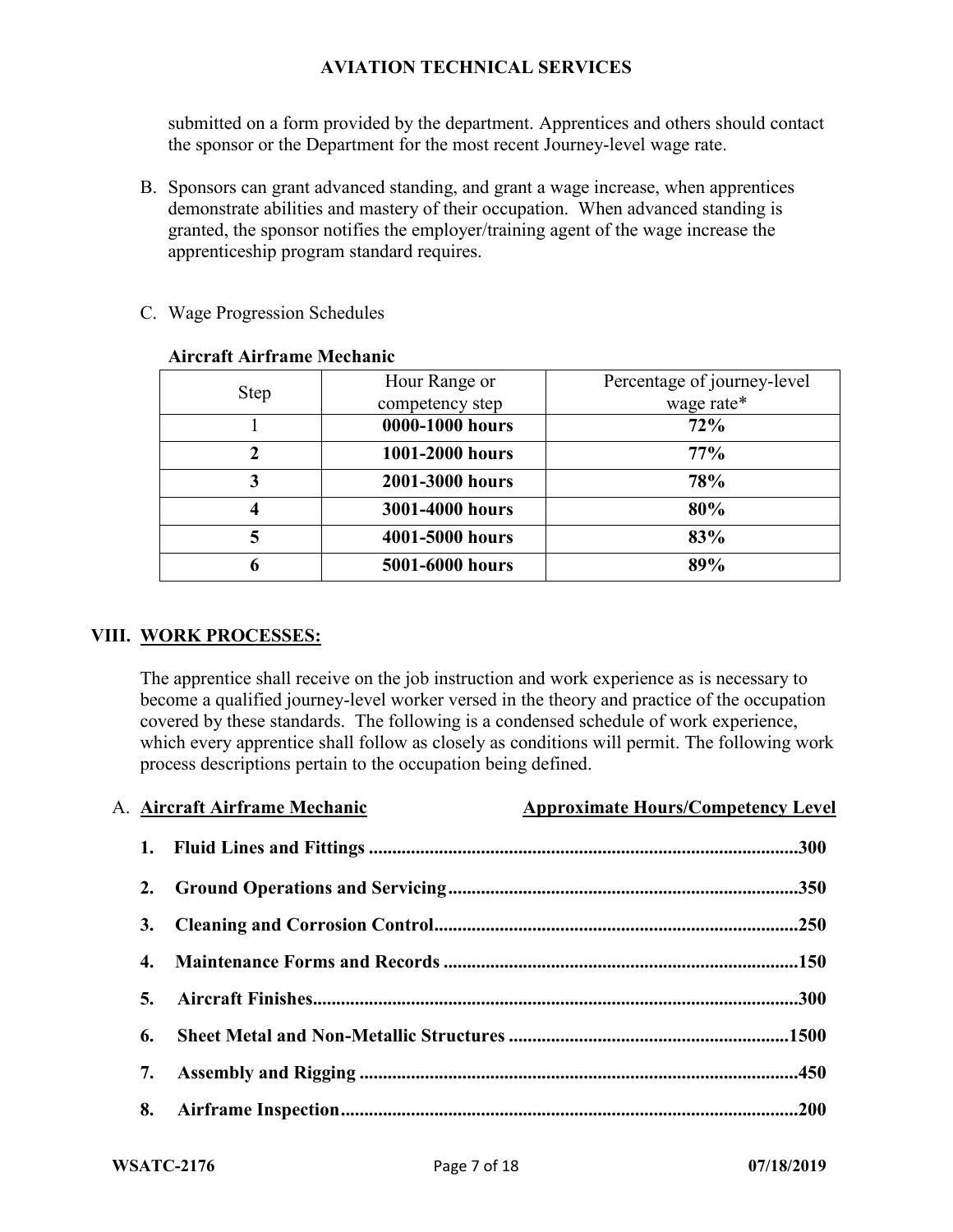| <b>Total Hours: 6000</b> |
|--------------------------|

# **IX. RELATED/SUPPLEMENTAL INSTRUCTION:**

The apprentice must attend related/supplemental instruction (RSI). Time spent in RSI shall not be considered as hours of work and the apprentice is not required to be paid.

RSI must be provided in safe and healthy conditions as required by the Washington Industrial Safety and Health Act and applicable federal and state regulations.

Hours spent in RSI are reported to L&I each quarter. Reports must show which hours are unpaid and supervised by a competent instructor versus all other hours (paid and/or unsupervised) for industrial insurance purposes.

For purposes of coverage under the Industrial Insurance Act, the WSATC is an employer and the apprentice is an employee when an unpaid, supervised apprentice is injured while under the direction of a competent instructor and participating in RSI activities.

If apprentices do not attend required RSI, they may be subject to disciplinary action by the sponsor.

- A. The methods of related/supplemental training must be indicated below (check those that apply):
	- **( )** Supervised field trips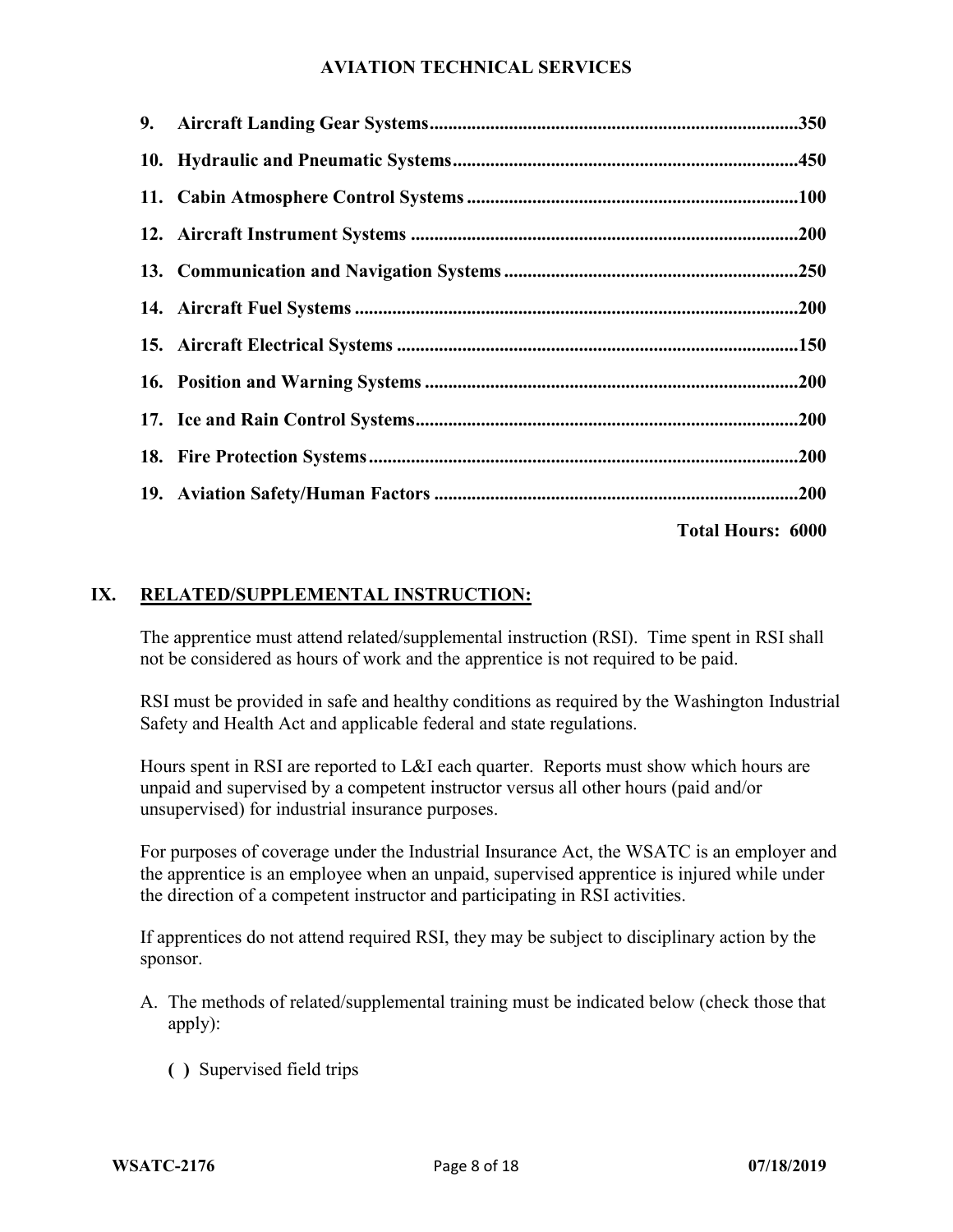- **( )** Sponsor approved training seminars (specify)
- **(X)** Sponsor approved online or distance learning courses (specify)
	- **1. B737 600/700/800/900 General Familiarization**
	- **2. ATS FAA General Subjects**
	- **3. ATS FAA Airframe Subjects**
- **( )** State Community/Technical college
- **( )** Private Technical/Vocational college
- **(X)** Sponsor Provided (lab/classroom)
	- **1. New Hire Indoctrination**
	- **2. Safety Orientation**
	- **3. Structural Techniques Basic**
	- **4. MRO Fundamentals I**
	- **5. MRO Fundamentals II**
- **( )** Other (specify)**:**
- B. **(144)** Minimum RSI hours per year defined per the following [see WAC 296-05-015(6)]:
	- (**X**) Twelve-month period from date of registration.\*
	- ( ) Defined twelve-month school year: **(insert month)** through **(insert month)**.
	- ( ) Two-thousand hours of on the job training.

*\*If no selection is indicated above, the WSATC will define RSI hours per twelve-month period from date of registration.*

- C. Additional Information:
	- **1. Each apprentice must enroll in and attend classes in related instruction as prescribed by the Committee.**
	- **2. Adequate safety instruction will be provided, emphasized and reinforced in all aspects of Related Supplemental Instruction even if the syllabus does not explicitly list safety as a topic.**
	- **3. Apprentices are responsible for acquiring their own text books, which are required for the class.**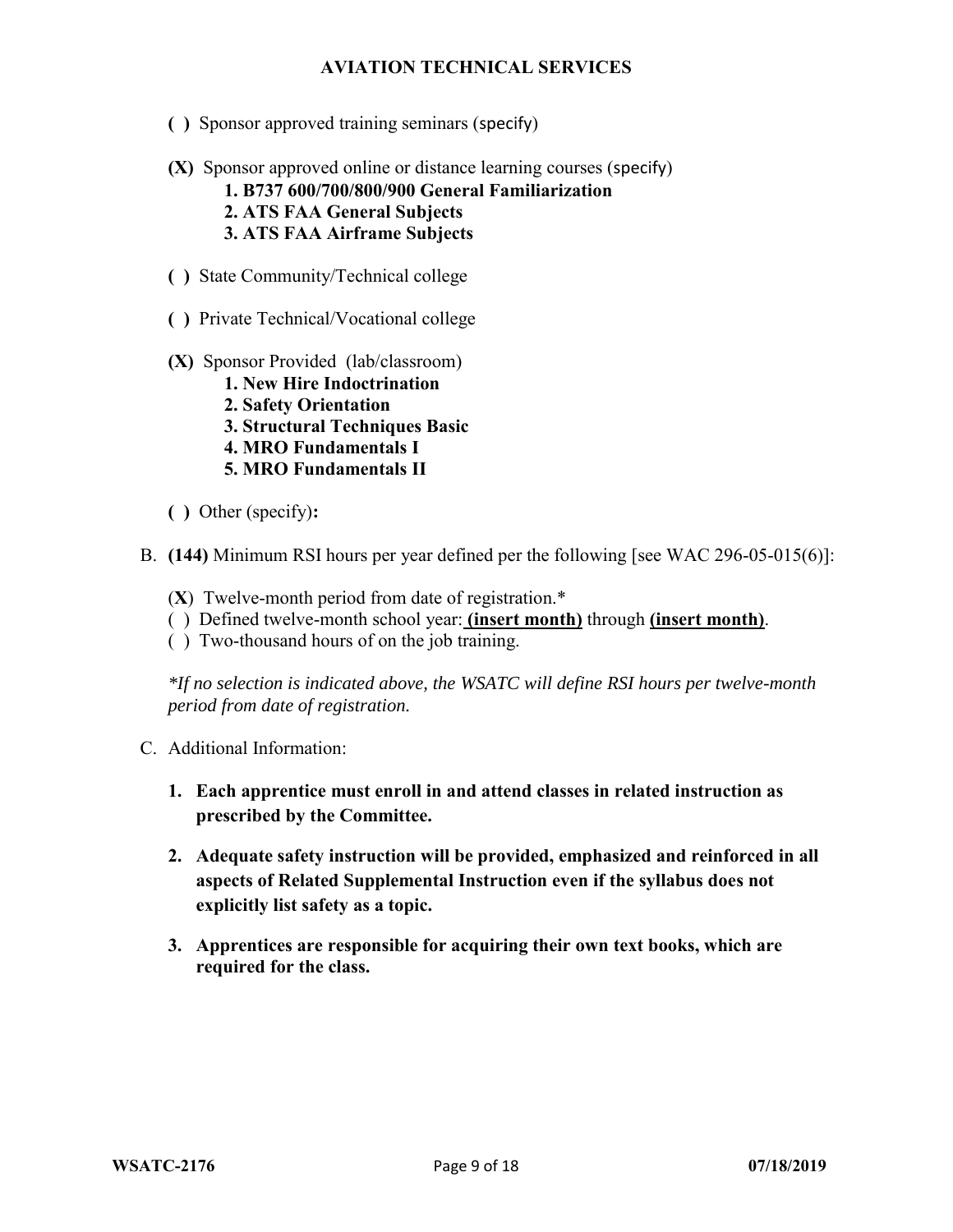### **X. ADMINISTRATIVE/DISCIPLINARY PROCEDURES:**

#### A. Administrative Procedures:

The sponsor may include in this section a summary and explanation of administrative actions performed at the request or on the behalf of the apprentice. Such actions may include but are not limited to:

- 1. Voluntary Suspension: A temporary interruption in progress of an individual's apprenticeship agreement at the request of the apprentice and granted by the sponsor. The program sponsor shall review apprentices in suspended status at least once each year to determine if the suspension is still appropriate.
- 2. Advanced Standing or Credit: The sponsor may provide for advanced standing or credit for demonstrated competency, acquired experience, training or education in or related to the occupation. All sponsors need to ensure a fair and equitable process is applied to all apprentices seeking advanced standing or credit per WAC 296-05-015(11).
- 3. Sponsor Procedures:

**The terms "ATS", the "Committee", and "Apprenticeship Committee" all mean the Aviation Technical Services Apprenticeship Committee.** 

- **a. During the term of apprenticeship, the apprentice shall be given such instruction during RSI and experience during structured OJT to develop the skills and knowledge necessary for advancement on the job and proficiency in their occupation.**
- **b. The Apprenticeship Committee may provide completion certificates for apprentices who have successfully completed the first 2 years of the Aircraft Airframe Mechanic apprenticeship program.**
- **c. It is the responsibility of the Aircraft Airframe Mechanic apprentice to acquire their Federal Aviation Administration Aircraft Airframe and Power Plant certificate. This responsibility includes paying any costs associated with acquiring the certificate.**

#### B. Disciplinary Procedures

- 1. The obligations of the sponsor when taking disciplinary action are as follows:
	- a. The sponsor shall be responsible for enacting reasonable policies and procedures and applying them consistently. The sponsor will inform all apprentices of their rights and responsibilities per these standards.
	- b. The sponsor shall notify the apprentice of intent to take disciplinary action and reasons therefore 20 calendar days prior to taking such action. The reason(s)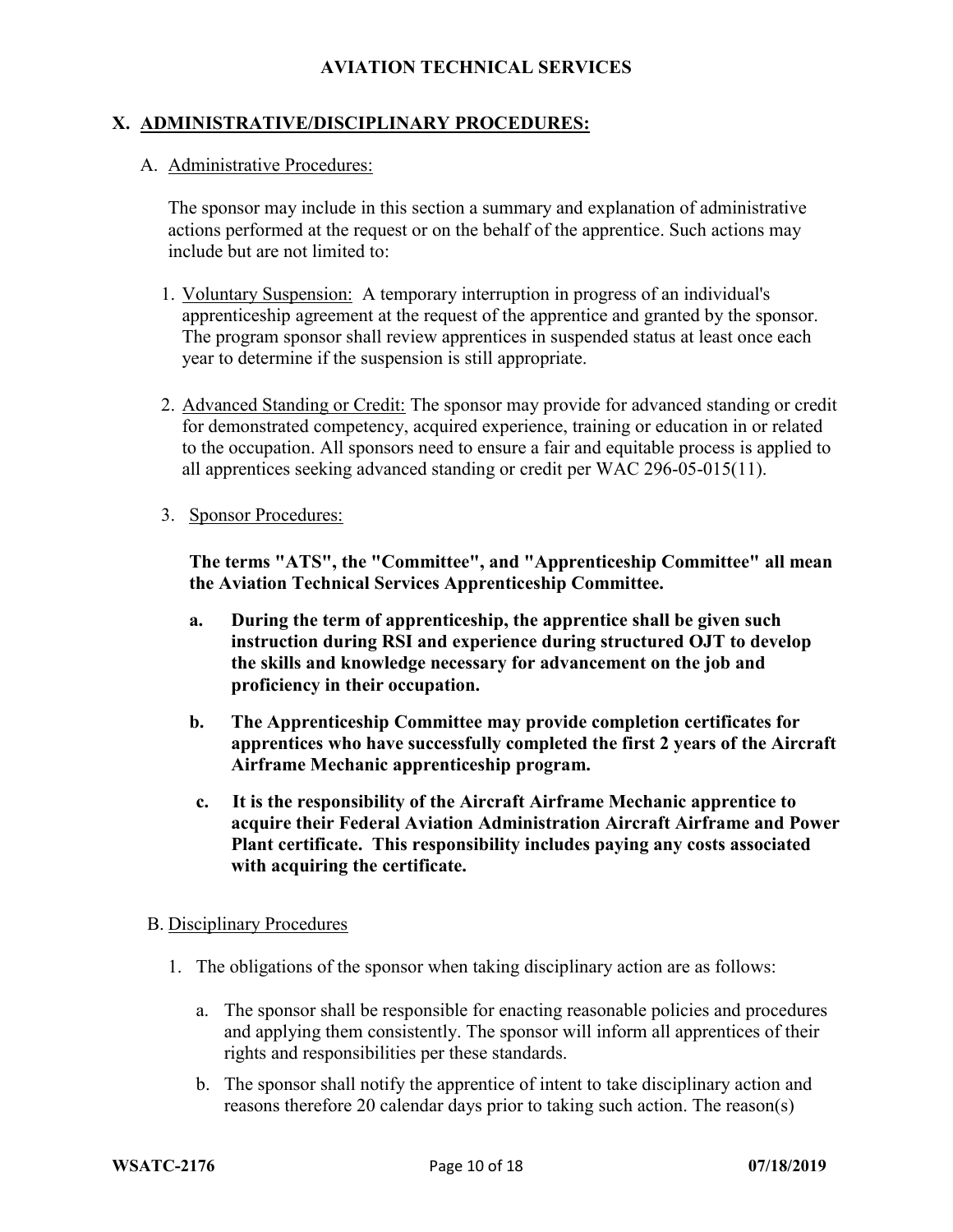supporting the sponsor's proposed action(s) must be sent in writing to the apprentice.

- c. The sponsor must clearly identify the potential outcomes of disciplinary action, which may include but are not limited to discipline, suspension or cancellation of the apprenticeship agreement.
- d. The decision/action of the sponsor will become effective immediately.
- 2. The sponsor may include in this section requirements and expectations of the apprentices and an explanation of disciplinary actions imposed for noncompliance. The sponsor has the following disciplinary procedures to adopt:
	- a. Disciplinary Probation: A time assessed when the apprentice's progress is not satisfactory. During this time the sponsor may withhold periodic wage advancements, suspend or cancel the apprenticeship agreement, or take further disciplinary action. A disciplinary probation may only be assessed after the initial probation is complete.
	- b. Disciplinary Suspension: A temporary interruption in the progress of an individual's apprenticeship agreement. Conditions will include not being allowed to participate in On-the-Job Training (OJT), go to Related Supplemental Instruction (RSI) classes or take part in any activity related to the Apprenticeship Program until such time as the sponsor takes further action. The program sponsor shall review apprentices in such status at least once each year.
	- c. Cancellation: Refers to the termination of an apprenticeship agreement at the request of the apprentice, supervisor, or sponsor. [WAC 296-05-003].
- 3. Sponsor Disciplinary Procedures:
	- **a. When violations of these Standards by apprentices occur, they will be acted upon by the ATS Apprenticeship Committee.**
	- **b. ATS will first and always attempt to resolve issues informally and at the lowest level.**
	- **c. If attendance at an ATS Apprenticeship Committee meeting is required, the apprentice will be notified in writing at least 20 calendar days prior to the meeting. The notification will contain the Standards of Apprenticeship section(s) violated, and the range of discipline that may be imposed.**
	- **d. If an apprentice fails to appear before the ATS Apprenticeship Committee when notified, the ATS Apprenticeship Committee may discipline the apprentice in their absence.**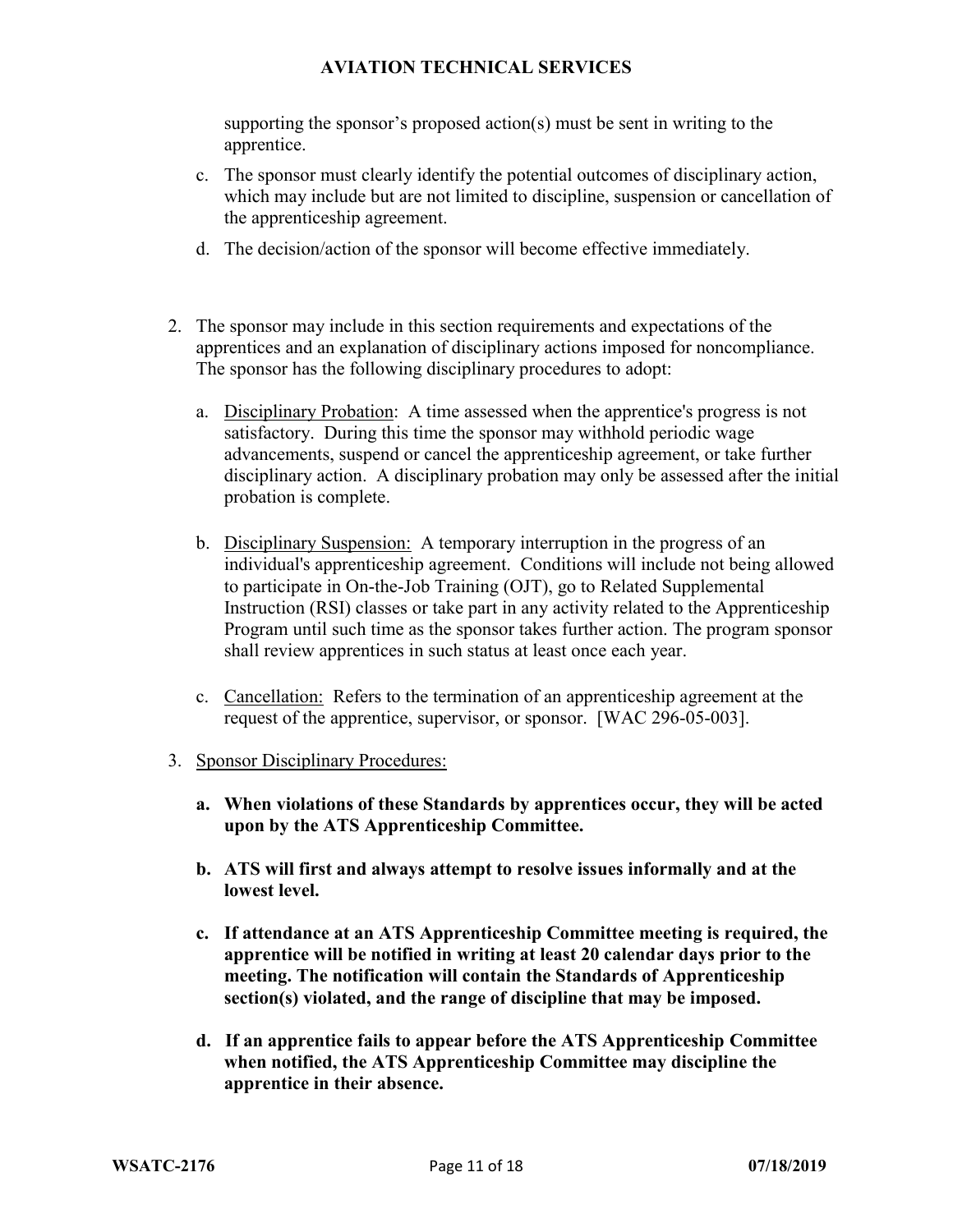- **e. During the meeting, the ATS Apprenticeship Committee will make its decision based solely upon the most credible evidence submitted.**
- **f. Apprentices will be notified in writing of the decision of the ATS Apprenticeship Committee. If the apprentice chooses to pursue the ATS Apprenticeship Committee's decision further, Sections "C & D" below must be adhered to.**

#### C. Apprentice Complaint Procedures:

- 1. The apprentice must complete his/her initial probationary period in order to be eligible to file a complaint (WAC 296-05-105).
- 2. Complaints involving matters covered by a collective bargaining agreement are not subject to the complaint procedures in this section.
- 3. Complaints regarding non-disciplinary matters must be filed with the program sponsor within 30 calendar days from the date of the last occurrence. Complaints must be in writing.
- 4. If the apprentice disagrees with the resolution of the complaint or wishes to contest the outcome of a disciplinary action by the program sponsor, the apprentice must file a written request for reconsideration with the program sponsor within 30 calendar days from the date the apprentice received written notice of action by the program sponsor.
- 5. The program sponsor must reply, in writing, to the request for reconsideration within 30 calendar days from the date the program sponsor receives the request. The program sponsor must send a copy of the written reply to the apprentice within the 30 calendar days.
- 6. If the apprentice disagrees with the program sponsor's decision, the apprentice may file an appeal with the Apprenticeship Program, (WAC 296-05-105). If the apprentice does not timely file an appeal, the decision of the program sponsor is final after 30 calendar days from the date the program sponsor mails the decision to the apprentice. See section "D" below.

#### D. Apprentice Complaint Review/Appeals Procedures:

- 1. If the apprentice disagrees with the program sponsor's decision, the apprentice must submit a written appeal to L&I's apprenticeship section within 30 calendar days from the date the decision is mailed by the program sponsor. Appeals must describe the subject matter in detail and include a copy of the program sponsor's decision.
- 2. The L&I apprenticeship section will complete its investigation within 30 business days from the date the appeal is received and attempt to resolve the matter.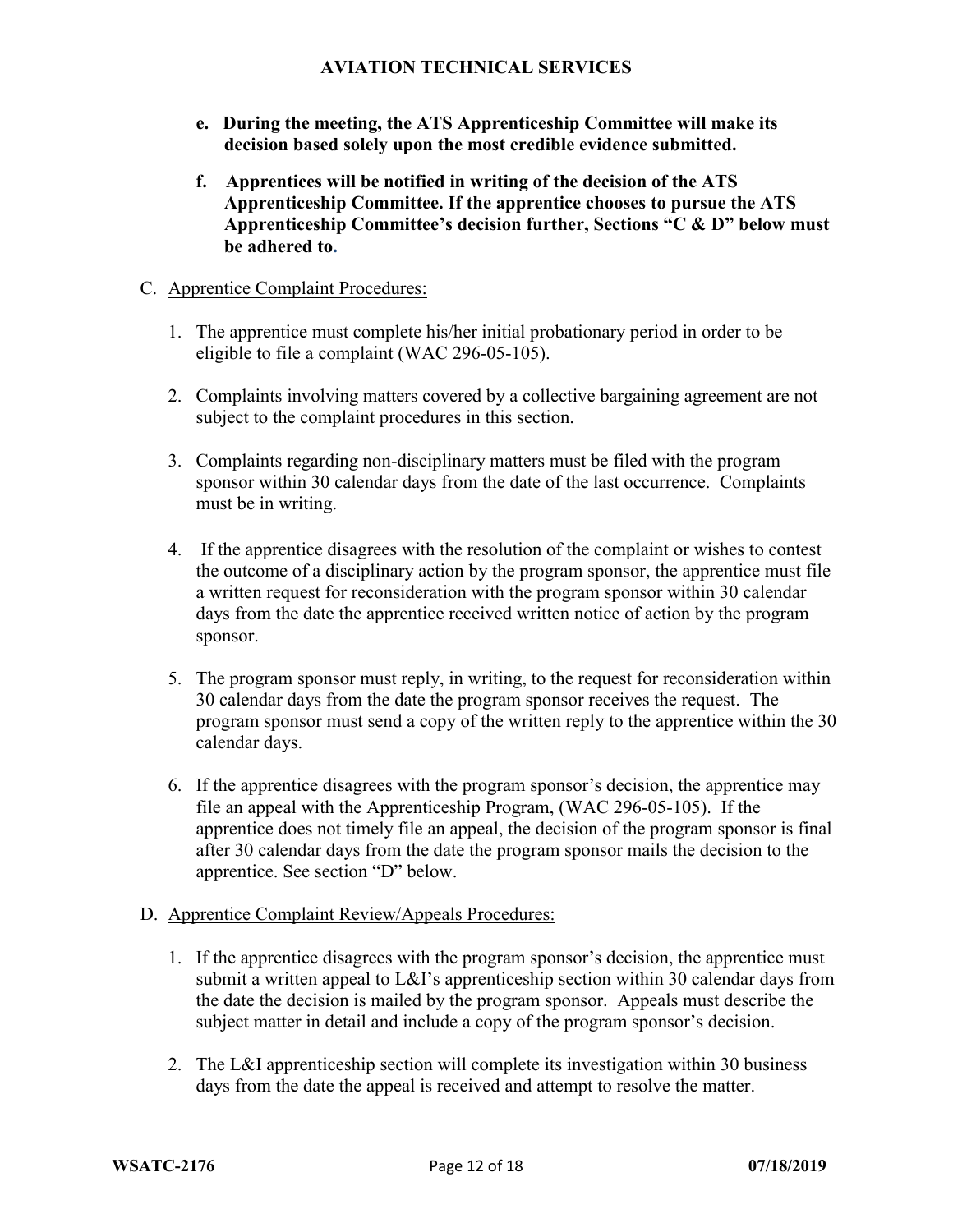- 3. If the Apprenticeship section is unable to resolve the matter within 30 business days, the Apprenticeship section issues a written decision resolving the appeal.
- 4. If the apprentice or sponsor is dissatisfied with L&I's decision, either party may request the WSATC review the decision. Requests for review to the WSATC must be in writing. Requests for review must be filed within 30 calendar days from the date the decision is mailed to the parties.
- 5. The WSATC will conduct an informal hearing to consider the request for review.
- 6. The WSATC will issue a written decision resolving the request for review. All parties will receive a copy of the WSATC's written decision.

### **XI. SPONSOR – RESPONSIBILITIES AND GOVERNING STRUCTURE**

The following is an overview of the requirements associated with administering an apprenticeship program. These provisions are to be used with the corresponding RCW and/or WAC. The sponsor is the policymaking and administrative body responsible for the operation and success of this apprenticeship program. The sponsor may assign an administrator or a committee to be responsible for day-to-day operations of the apprenticeship program. Administrators and/or committee members must be knowledgeable in the process of apprenticeship and/or the application of chapter 49.04 RCW and chapter 296-05 WAC and these standards. If applicable, sponsors must develop procedures for:

#### A. Committee Operations (WAC 296-05-009): (Not applicable for Plant Programs)

Apprenticeship committees must be composed of an equal number of management and non-management representatives from a minimum of four to a maximum of twelve members. Committees must convene meetings at least three times per year attended by a quorum of committee members as defined in these approved standards.

#### B. Program Operations

The sponsor will record and maintain records pertaining to the administration of the apprenticeship program and make them available to the WSATC or Department upon request. Records required by WAC 296-05-100 will be maintained for five (5) years; all other records will be maintained for three (3) years. Apprenticeship sponsors will submit required forms/reports to the Department of Labor and Industries through one of the two prescribed methods below:

Sponsors shall submit required forms/reports through assigned state apprenticeship consultant. Forms may be obtained through the programs assigned apprenticeship consultant.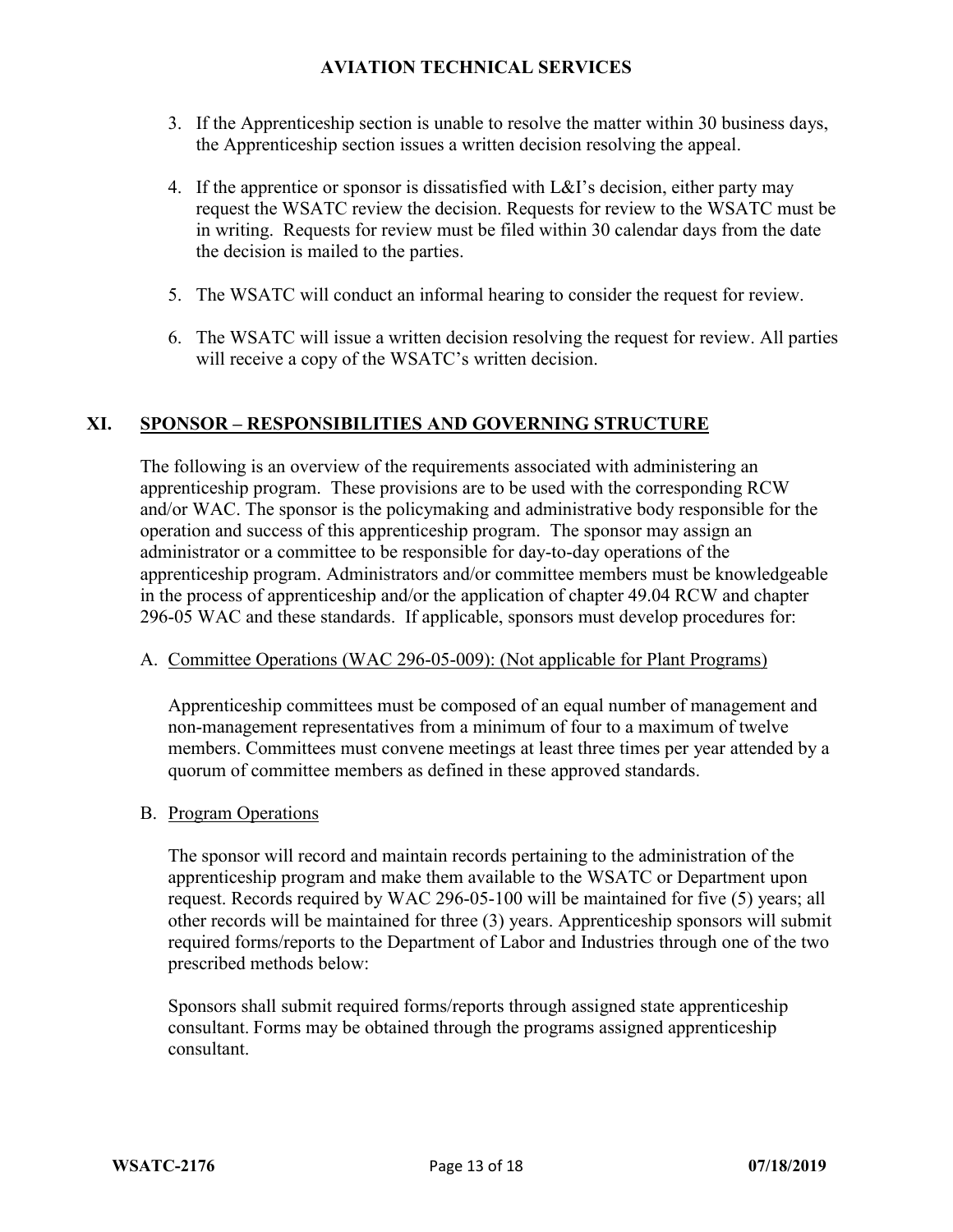Sponsors shall submit required reports through the Apprentice Registration and Tracking System (ARTS).

- 1. The following is a listing of forms/reports for the administration of apprenticeship programs and the time-frames in which they must be submitted:
	- a. Apprenticeship Agreements within first 30 days of employment
	- b. Authorization of Signature forms as necessary
	- c. Approved Training Agent Agreements– within 30 days of sponsor action
	- d. Minutes of Apprenticeship Committee Meetings within 30 days of sponsor approval (not required for Plant program)
	- e. Request for Change of Status Apprenticeship/Training Agreement and Training Agents forms – within 30 days of action by sponsor.
	- f. Journey Level Wage Rate annually, or whenever changed as an addendum to section VII. Apprentice Wages and Wage Progression.
	- g. Related Supplemental Instruction (RSI) Hours Reports (Quarterly): 1st quarter: January through March, due by April 10 2nd quarter: April through June, due by July 10 3rd quarter: July through September, due by October 10 4th quarter: October through December, due by January 10
	- h. On-the-Job Work Hours Reports (bi-annual) 1st half: January through June, by July 30 2nd half: July through December, by January 31
- 2. The program sponsor will adopt, as necessary, local program rules or policies to administer the apprenticeship program in compliance with these standards. Requests for revision to these standards of apprenticeship must be submitted 45 calendar days prior to a quarterly WSATC meeting. The Department of Labor and Industries, Apprenticeship Section's manager may administratively approve requests for revisions in the following areas of the standards:
	- a. Program name
	- b. Sponsor's introductory statement
	- c. Section III: Conduct of Program Under Washington Equal Employment Opportunity Plan
	- d. Section VII: Apprentice Wages and Wage Progression<br>e. Section IX: Related/Supplemental Instruction
	- Related/Supplemental Instruction
	- f. Section XI: Sponsor Responsibilities and Governing Structure
	- g. Section XII: Subcommittees
	- h. Section XIII: Training Director/Coordinator
- 3. The sponsor will utilize competent instructors as defined in WAC 296-05-003 for RSI. Furthermore, the sponsor will ensure each instructor has training in teaching techniques and adult learning styles, which may occur before or within one year after the apprenticeship instructor has started to provide instruction.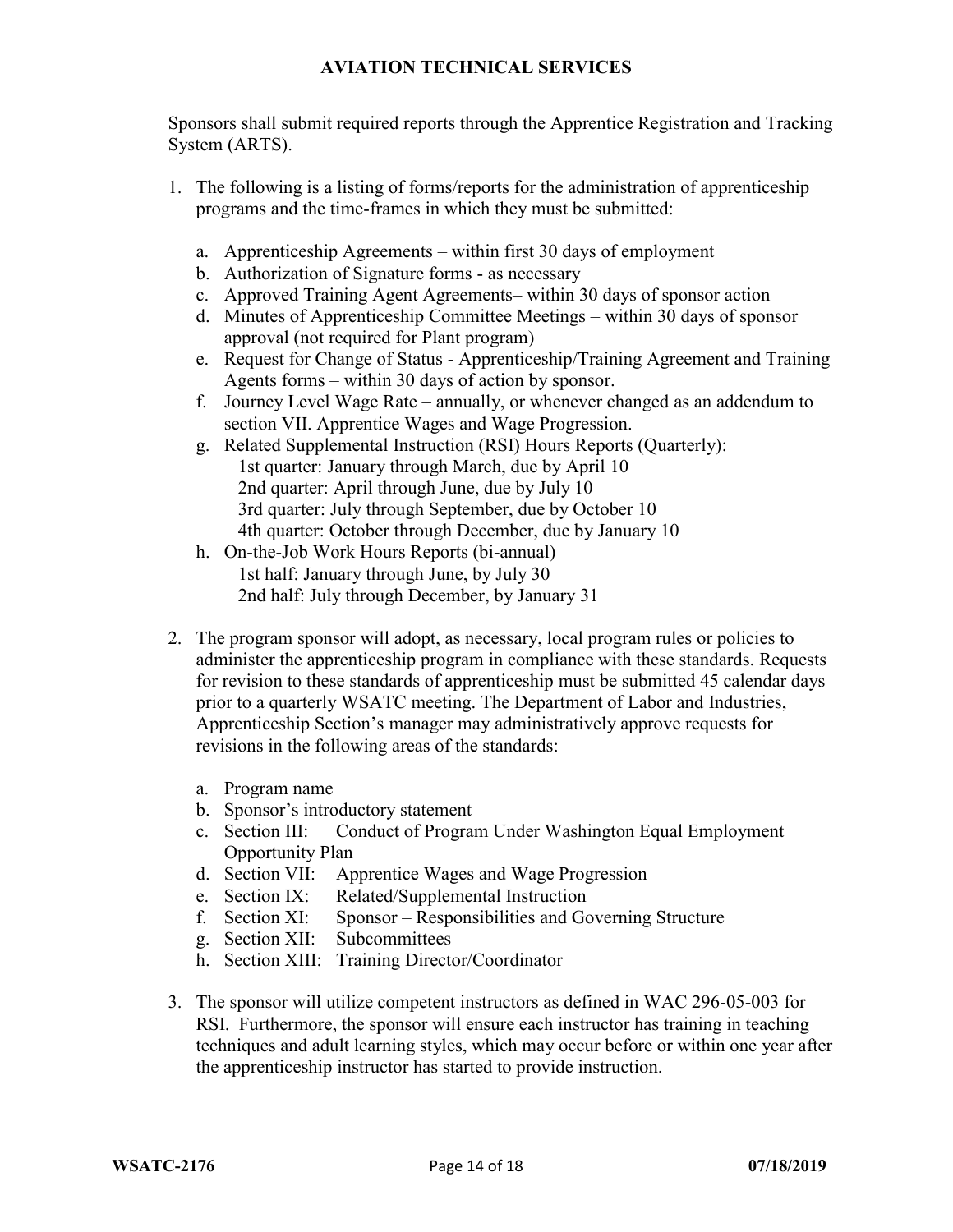### C. Management of Apprentices:

- 1. Each apprentice (and, if under 18 years of age, the parent or guardian) will sign an apprenticeship agreement with the sponsor, who will then register the agreement with the Department before the apprentice attends RSI classes, or within the first 30 days of employment as an apprentice. For the purposes of industrial insurance coverage and prevailing wage exemption under RCW 39.12.021, the effective date of registration will be the date the agreement is received by the Department.
- 2. The sponsor must notify the Department within 30 days of all requests for disposition or modification to apprentice agreements, which may include:
	- a) Certificate of completion
	- b) Additional credit
	- c) Suspension (i.e. military service or other)
	- d) Reinstatement
	- e) Cancellation
	- f) Corrections
	- g) Step Upgrades
	- h) Probation Completion date
	- i) Other (i.e., name changes, address)
	- j) Training Agent Cancellation
- 3. The sponsor commits to rotate apprentices in the various processes of the skilled occupation to ensure the apprentice is trained to be a competent journey-level worker.
- 4. The sponsor shall periodically review and evaluate apprentices before advancement to the apprentice's next wage progression period. The evidence of such advancement will be the record of the apprentice's progress on the job and during related/supplemental instruction.
- 5. The sponsor has the obligation and responsibility to provide, insofar as possible, reasonably continuous employment for all apprentices in the program. The sponsor may arrange to transfer an apprentice from one training agent to another or to another program when the sponsor is unable to provide reasonably continuous employment, or they are unable to provide apprentices the diversity of experience necessary for training and experience in the various work processes as stated in these standards. The new training agent will assume all the terms and conditions of these standards. If, for any reason, a layoff of an apprentice occurs, the apprenticeship agreement will remain in effect unless canceled by the sponsor.
- 6. An apprentice who is unable to perform the on-the-job portion of apprenticeship training may, if the apprentice so requests and the sponsor approves, participate in related/supplemental instruction, subject to the apprentice obtaining and providing to the sponsor written requested document/s for such participation. However, time spent will not be applied toward the on-the-job portion of apprenticeship training.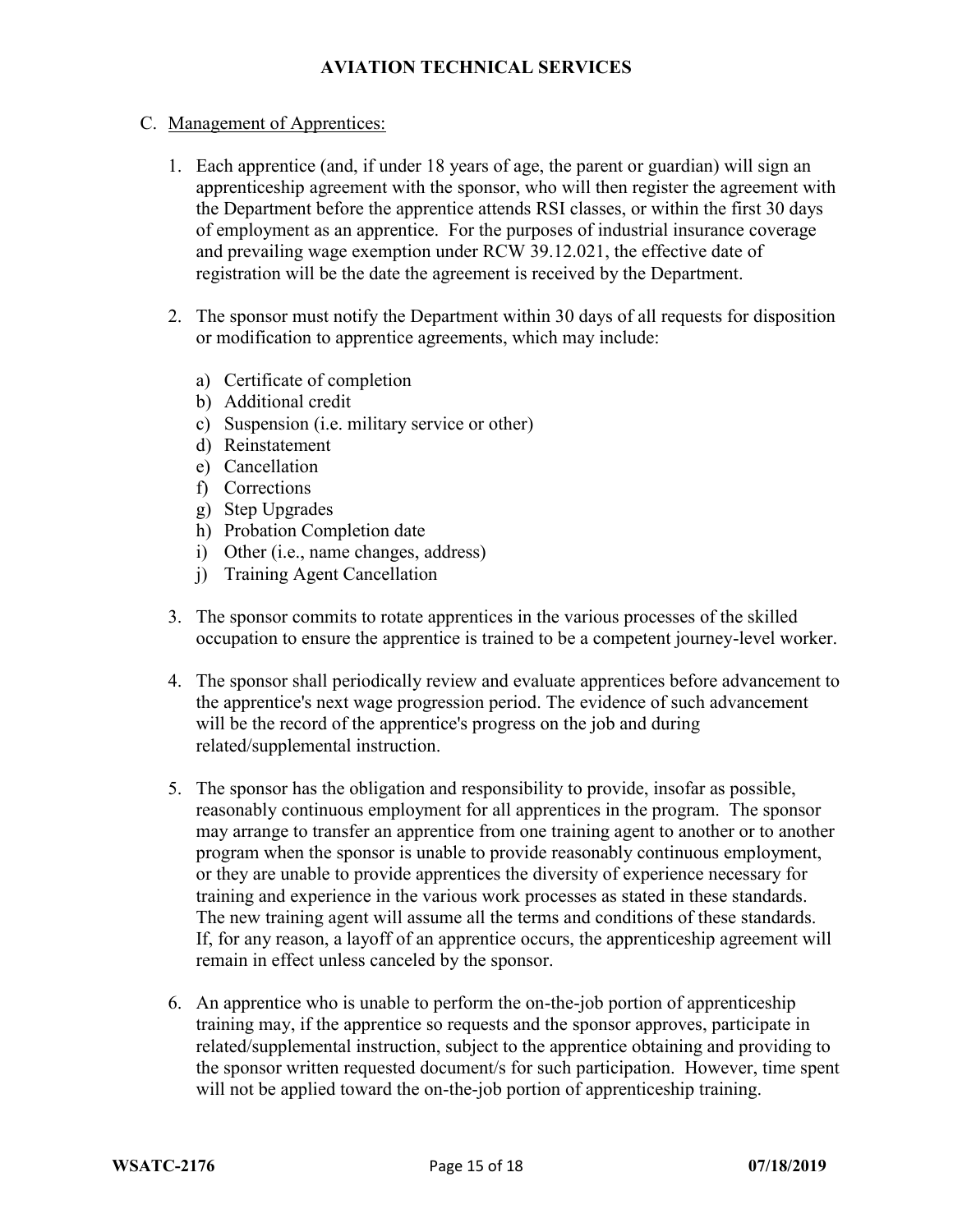- 7. The sponsor shall hear and decide all complaints of violations of apprenticeship agreements.
- 8. Upon successful completion of apprenticeship, as provided in these standards, and passing the examination that the sponsor may require, the sponsor will recommend the WSATC award a Certificate of Completion of Apprenticeship. The sponsor will make an official presentation to the apprentice who has successfully completed his/her term of apprenticeship.

#### D. Training Agent Management:

- 1. The sponsor shall offer training opportunities for apprentices by ensuring reasonable and equal working and training conditions are applied uniformly to all apprentices. The sponsor shall provide training at an equivalent cost to that paid by other employers and apprentices participating in the program. The sponsor shall not require an employer to sign a collective bargaining agreement as a condition of participation.
- 2. The sponsor must determine whether an employer can adequately furnish proper on the job training to an apprentice in accordance with these standards. The sponsor must also require any employer requesting approved training status to complete an approved training agent agreement and to comply with all federal and state apprenticeship laws, and these standards.
- 3. The sponsor will submit training agent agreements to the Department with a copy of the agreement and/or the list of approved training agents within thirty calendar days from the effective date. Additionally, the sponsor must submit rescinded training agent agreements to the Department within thirty calendar days of said action.

#### E. Committee governance (if applicable): (see WAC 296-05-009)

- 1. Apprenticeship committees shall elect a chairperson and a secretary who shall be from opposite interest groups, i.e., chairperson-employers; secretary-employees, or vice versa. If the committee does not indicate its definition of quorum, the interpretation will be "50% plus 1" of the approved committee members. The sponsor must also provide the following information:
	- a. Quorum: **A quorum shall consist of one (1) member from the employer and one (1) from the employees.**
	- b. Program type administered by the committee: **Individual Non-Joint**
	- c. The employer representatives shall be: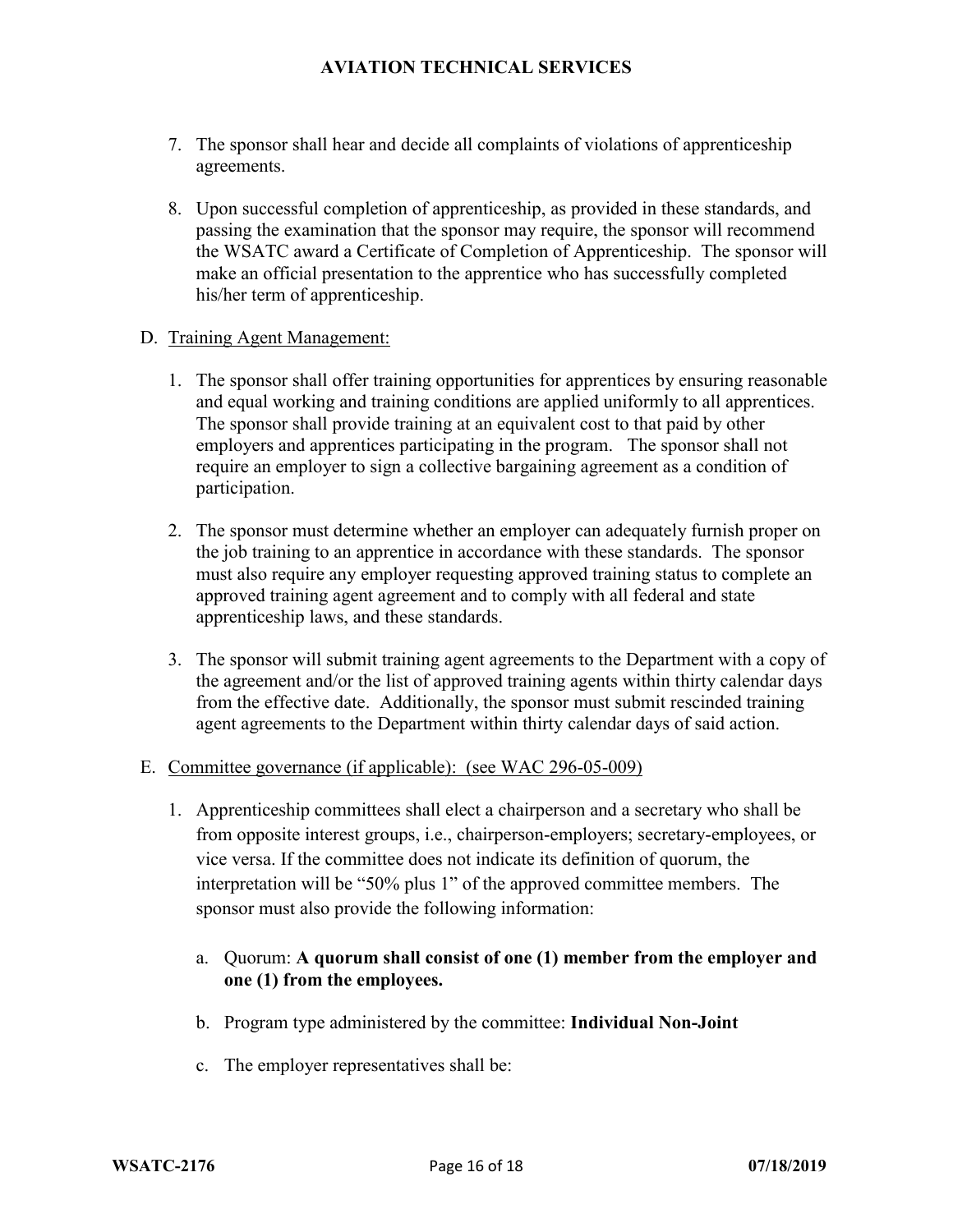**David Bowen - Chairperson Director 1, Training Aviation Technical Services 3121 109th Street SW Everett, WA. 98204-1318**

**Lynn Washington HR Business Partner Aviation Technical Services 3121 109th Street SW Everett, WA. 98204-1318**

d. The employee representatives shall be:

| <b>Luis Giron</b>                  | <b>Peter Kahlke - Secretary</b>    |
|------------------------------------|------------------------------------|
| <b>Aviation Technical Services</b> | <b>Aviation Technical Services</b> |
| 3121 109th Street SW               | 3121 109th Street SW               |
| Everett, WA. 98204-1318            | Everett, WA. 98204-1318            |

F. Plant programs

For plant programs the WSATC or the Department designee will act as the apprentice representative. Plant programs shall designate an administrator(s) knowledgeable in the process of apprenticeship and/or the application of chapter 49.04 RCW and chapter 296- 05 WAC and these standards.

The designated administrator(s) for this program is/are as follows:

**None**

#### **XII. SUBCOMMITTEE:**

Subcommittee(s) approved by the Department, represented equally from management and non-management, may also be established under these standards, and are subject to the main committee. All actions of the subcommittee(s) must be reviewed by the main committee. Subcommittees authorized to upgrade apprentices and/or conduct disciplinary actions must be structured according to the same requirements for main committees.

**None**